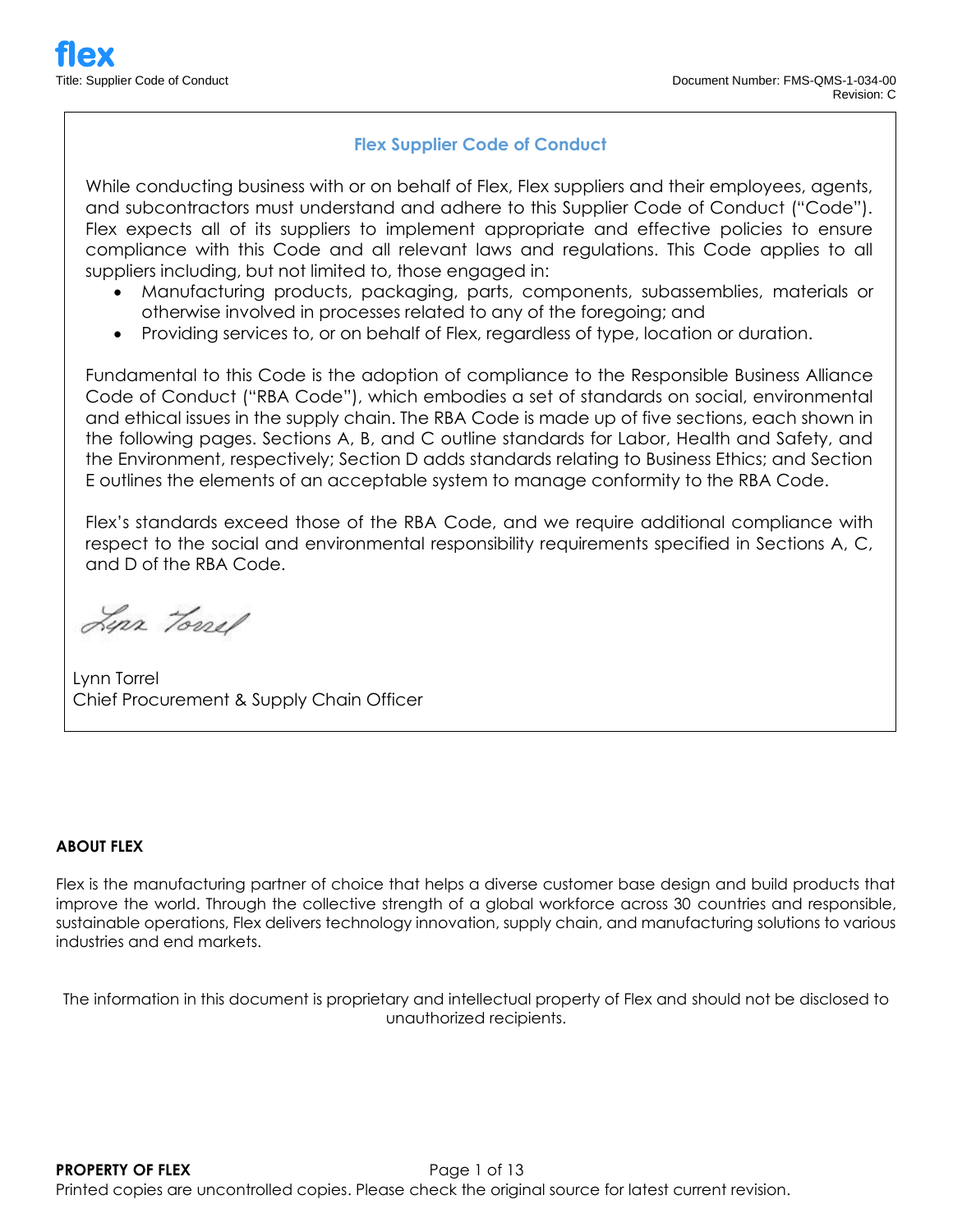# **A. LABOR**

Flex is committed to uphold the human rights of workers, and to treat them with dignity and respect as understood by the international community and as described in the [Flex Labor & Human Rights Policy.](https://www.flex.com/sites/default/files/component_b2/Flex%20Labor%20and%20Human%20Rights%20Policy.pdf) This applies to all workers including temporary, migrant, student, contract, direct employees, and any other type of worker. The recognized standards, as set out in the References, were used in preparing the Code and may be useful sources of additional information.

The labor standards are:

# **1. Freely Chosen Employment**

Forced, bonded (including debt bondage) or indentured labor, involuntary or exploitative prison labor, slavery or trafficking of persons is not permitted. This includes transporting, harboring, recruiting, transferring, or receiving persons by means of threat, force, coercion, abduction or fraud for labor or services. There shall be no unreasonable restrictions on workers' freedom of movement in the facility in addition to unreasonable restrictions on entering or exiting company provided facilities including, if applicable, workers' dormitories or living quarters. As part of the hiring process, all workers must be provided with a written employment agreement in their native language that contains a description of terms and conditions of employment. Foreign migrant workers must receive the employment agreement prior to the worker departing from his or her country of origin and there shall be no substitution or change(s) allowed in the employment agreement upon arrival in the receiving country unless these changes are made to meet local law and provide equal or better terms. All work must be voluntary, and workers shall be free to leave work at any time or terminate their employment without penalty if reasonable notice is given as per worker's contract. Employers, agents, and sub-agents' may not hold or otherwise destroy, conceal, or confiscate identity or immigration documents, such as government-issued identification, passports, or work permits. Employers can only hold documentation if such holdings are required by law. In this case, at no time should workers be denied access to their documents. Workers shall not be required to pay employers' agents or sub-agents' recruitment fees or other related fees for their employment. If any such fees are found to have been paid by workers, such fees shall be repaid to the worker.

### **2. Young Workers**

Child labor is not to be used in any stage of manufacturing. The term "child" refers to any person under the age of 15, or under the age for completing compulsory education, or under the minimum age for employment in the country, whichever is greatest. Suppliers shall implement an appropriate mechanism to verify the age of workers. The use of legitimate workplace learning programs, which comply with all laws and regulations, is supported. Workers under the age of 18 (Young Workers) shall not perform work that is likely to jeopardize their health or safety, including night shifts and overtime. Suppliers shall ensure proper management of student workers through proper maintenance of student records, rigorous due diligence of educational partners, and protection of students' rights in accordance with applicable laws and regulations. Suppliers shall provide appropriate support and training to all student workers. In the absence of local law, the wage rate for student workers, interns, and apprentices shall be at least the same wage rate as other entry-level workers performing equal or similar tasks. If child labor is identified, assistance/remediation is provided.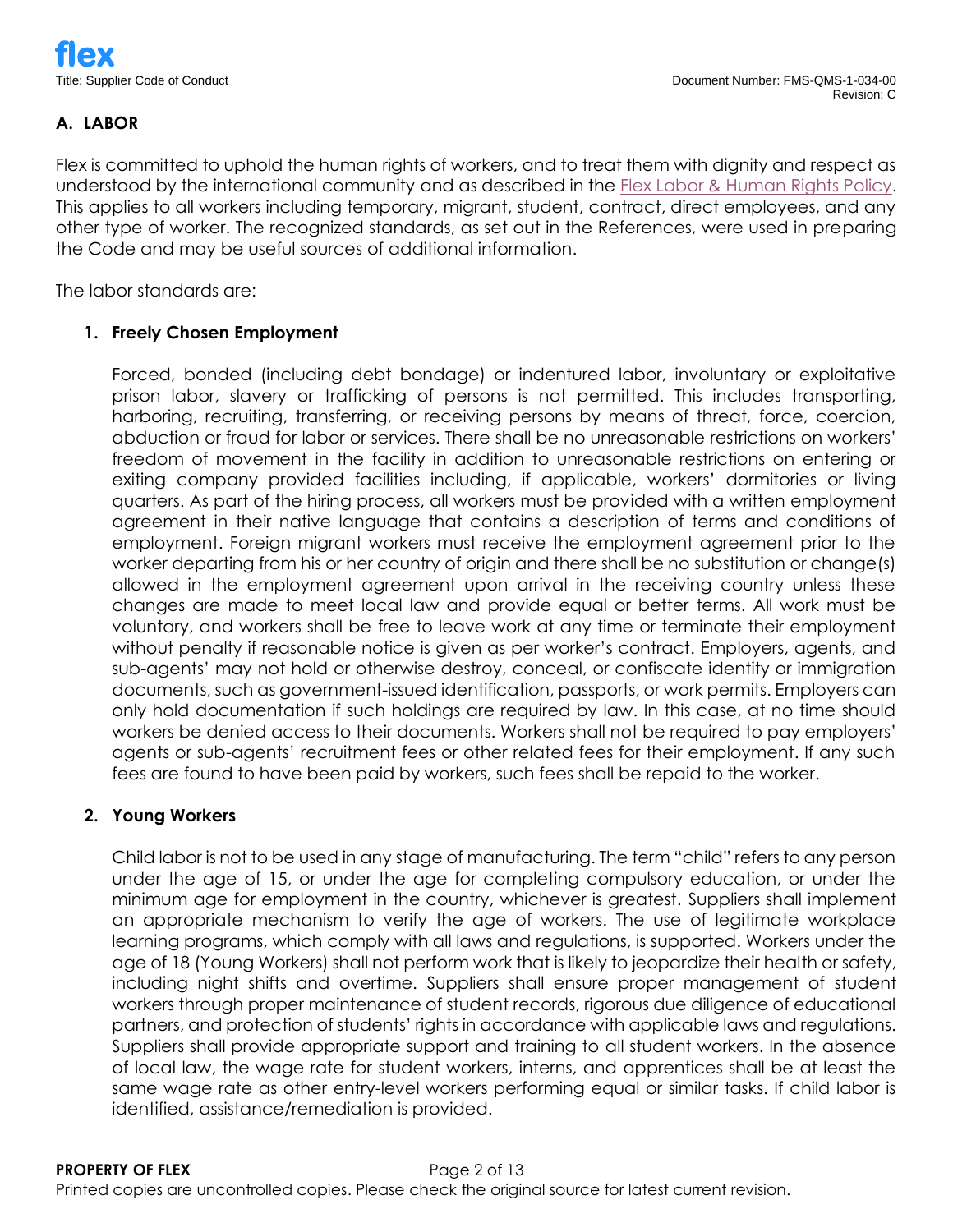### **3. Working Hours**

Studies of business practices clearly link worker strain to reduced productivity, increased turnover, and increased injury and illness. Working hours are not to exceed the maximum set by local law. Further, a workweek should not be more than 60 hours per week, including overtime, except in emergency or unusual situations. All overtime must be voluntary. Workers shall be allowed at least one day off every seven days.

#### **4. Waged and Benefits**

Compensation paid to workers shall comply with all applicable wage laws, including those relating to minimum wages, overtime hours and legally mandated benefits. In compliance with local laws, workers shall be compensated for overtime at pay rates greater than regular hourly rates. Deductions from wages as a disciplinary measure shall not be permitted. For each pay period, workers shall be provided with a timely and understandable wage statement that includes sufficient information to verify accurate compensation for work performed. All use of temporary, dispatch and outsourced labor will be within the limits of the local law.

#### **5. Humane Treatment**

There is to be no harsh or inhumane treatment including violence, gender-based violence, sexual harassment, sexual abuse, corporal punishment, mental or physical coercion, bullying, public shaming, or verbal abuse of workers; nor is there to be the threat of any such treatment. Disciplinary policies and procedures in support of these requirements shall be clearly defined and communicated to workers.

#### **6. Non-Discrimination**

Suppliers should be committed to a workplace free of harassment and unlawful discrimination. Companies shall not engage in discrimination or harassment based on race, color, age, gender, sexual orientation, gender identity and expression, ethnicity or national origin, disability, pregnancy, religion, political affiliation, union membership, covered veteran status, protected genetic information or marital status in hiring and employment practices such as wages, promotions, rewards, and access to training. Workers shall be provided with reasonable accommodation for religious practices. In addition, workers or potential workers should not be subjected to medical tests, including pregnancy or virginity tests, or physical exams that could be used in a discriminatory way. This was drafted in consideration of ILO Discrimination (Employment and Occupation) Convention (No.111).

#### **7. Freedom of Association**

In conformance with local law, Suppliers shall respect the right of all workers to form and join trade unions of their own choosing, to bargain collectively, and to engage in peaceful assembly as well as respect the right of workers to refrain from such activities. Workers and/or their representatives shall be able to openly communicate and share ideas and concerns with management regarding working conditions and management practices without fear of discrimination, reprisal, intimidation, or harassment.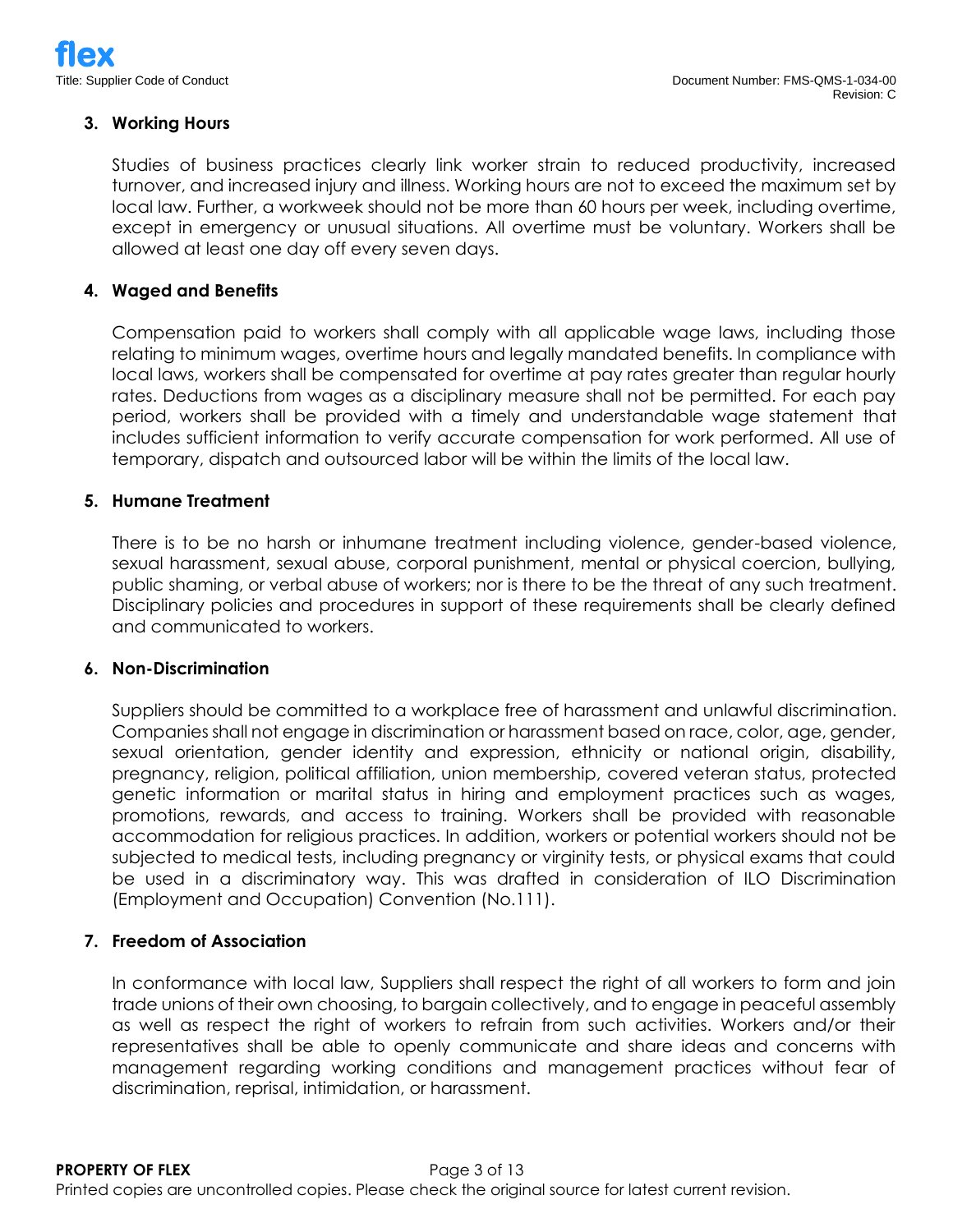### **B. HEALTH AND SAFETY**

Flex recognizes that in addition to minimizing the incidence of work-related injury and illness, a safe and healthy work environment enhances the quality of products and services, consistency of production and worker retention and morale. Suppliers also recognize that ongoing worker input and education are essential to identifying and solving health and safety issues in the workplace. Recognized management systems such as ISO 45001 and ILO Guidelines on Occupational Safety and Health were used as references in preparing the Code and may be useful sources of additional information.

The health and safety standards are:

### **1. Occupational Safety**

Worker potential for exposure to health and safety hazards (chemical, electrical and other energy sources, fire, vehicles, and fall hazards, etc.) are to be identified and assessed, mitigated using the Hierarchy of Controls, which includes eliminating the hazard, substituting processes or materials, controlling through proper design, implementing engineering and administrative controls, preventative maintenance and safe work procedures (including lockout/tagout), and providing ongoing occupational health and safety training. Where hazards cannot be adequately controlled by these means, workers are to be provided with appropriate, wellmaintained, personal protective equipment, and educational materials about risks to them associated with these hazards. Reasonable steps must also be taken to remove pregnant women and 'nursing mothers from working conditions with high hazards, remove or reduce any workplace health and safety risks to pregnant women and nursing mothers, including those associated with their work assignments, and provide reasonable accommodations for nursing mothers.

### **2. Emergency Preparedness**

Potential emergency situations and events are to be identified and assessed, and their impact minimized by implementing emergency plans and response procedures including emergency reporting, employee notification and evacuation procedures, worker training, and drills. Emergency drills must be executed at least annually or as required by local law, whichever is more stringent. Emergency plans should also include appropriate fire detection and suppression equipment, clear and unobstructed egress, adequate exit facilities, contact information for emergency responders, and recovery plans. Such plans and procedures shall focus on minimizing harm to life, the environment, and property.

### **3. Occupational Injury and Illness**

Procedures and systems are to be in place to prevent, manage, track and report occupational injury and illness, including provisions to encourage worker reporting, classify and record injury and illness cases, provide necessary medical treatment, investigate cases and implement corrective actions to eliminate their causes, and facilitate the return of workers to work.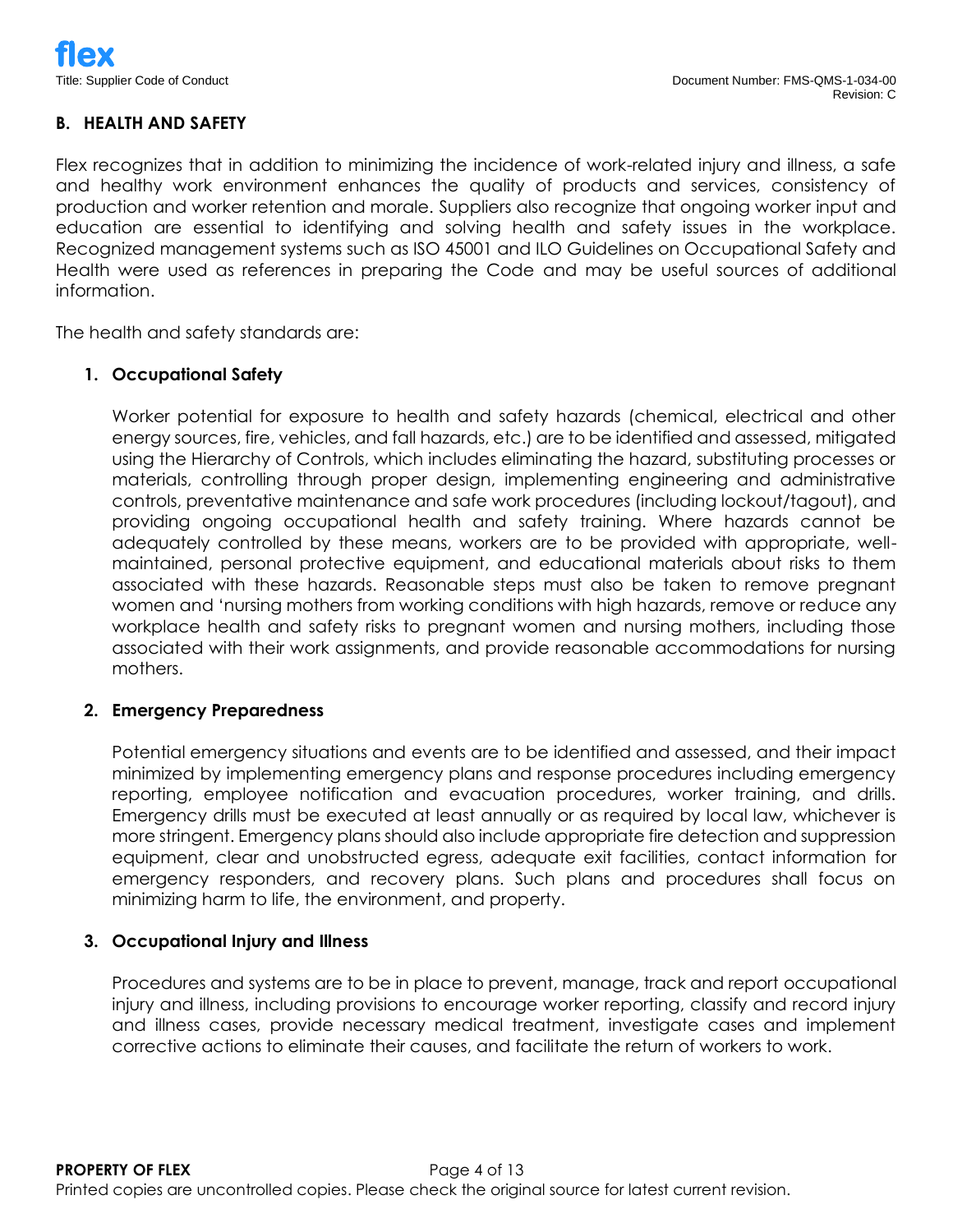### **4. Industrial Hygiene**

Worker exposure to chemical, biological, and physical agents is to be identified, evaluated, and controlled according to the Hierarchy of Controls. If any potential hazards were identified, Suppliers shall look for opportunities to eliminate and/or reduce the potential hazards. If elimination or reduction of the hazards is not feasible, potential hazards are to be controlled through proper design, engineering, and administrative controls. When hazards cannot be adequately controlled by such means, workers are to be provided with and use appropriate, well-maintained, personal protective equipment free of charge. Protective programs shall be ongoing and include educational materials about the risks associated with these hazards.

### **5. Physically Demanding Work**

Worker exposure to the hazards of physically demanding tasks, including manual material handling and heavy or repetitive lifting, prolonged standing, and highly repetitive or forceful assembly tasks is to be identified, evaluated, and controlled.

#### **6. Machine Safeguarding**

Production and other machinery shall be evaluated for safety hazards. Physical guards, interlocks, and barriers are to be provided and properly maintained where machinery presents an injury hazard to workers.

#### **7. Sanitation, Food, and Housing**

Workers are to be provided with ready access to clean toilet facilities, potable water and sanitary food preparation, storage, and eating facilities. Worker dormitories provided by the Participant or a labor agent are to be maintained to be clean and safe, and provided with appropriate emergency egress, hot water for bathing and showering, adequate lighting and heat and ventilation, individually secured accommodations for storing personal and valuable items, and reasonable personal space along with reasonable entry and exit privileges.

#### **8. Health and Safety Communication**

Suppliers shall provide workers with appropriate workplace health and safety information and training in the language of the worker or in a language the worker can understand for all identified workplace hazards that workers are exposed to, including but not limited to mechanical, electrical, chemical, fire, and physical hazards. Health and safety related information shall be clearly posted in the facility or placed in a location identifiable and accessible by workers. Training is provided to all workers prior to the beginning of work and regularly thereafter. Workers shall be encouraged to raise any health and safety concerns without retaliation.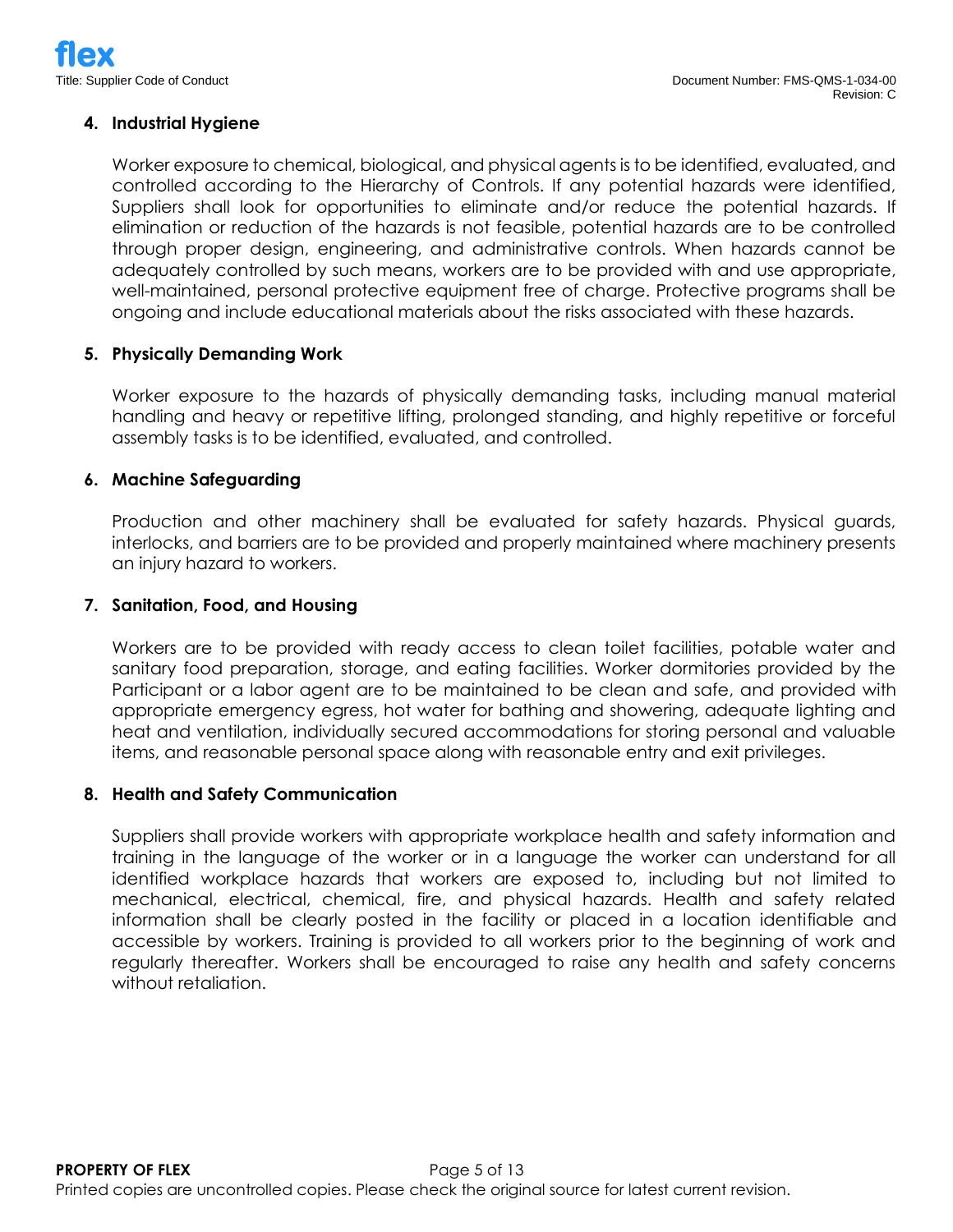# **C. ENVIRONMENTAL**

Flex recognizes that environmental responsibility is integral to producing world-class products. Suppliers shall identify the environmental impacts and minimize adverse effects on the community, environment, and natural resources within their manufacturing operations, while safeguarding the health and safety of the public. Recognized management systems such as ISO 14001 and the Eco Management and Audit System (EMAS) were used as references in preparing the Code and may be a useful source of additional information.

Compliance with all RBA and Flex environmental requirements is mandatory, including, but not limited to the following documents located in Flex's [Supplier Information](https://flex.com/supplier-information/supplier-quality) Webpage:

- Supplier Manual and Environmental Procurement Guidelines, CES-MAT-4-001-00
- General Specification on Environmental Compliance for Suppliers, CES-MAT-2-001-00
- Specification for Procurement of Lead (Pb)-Free Electronic and Electromechanical Components and Assemblies, CES-MAT-2-003-00
- Specification of Banned and Restricted Substances for Use, CES-REG-1-001-00

In addition, established processes and procedures must exist within the supplier, subsidiary operations, and their Tier 1 supply chain to measure, and report to Flex, Green House Gas Emissions based on the [GHG Protocol Corporate Accounting and Reporting Standard.](http://www.ghgprotocol.org/corporate-standard)

The RBA environmental standards are:

### **1. Environmental Permits and Reporting**

All required environmental permits (e.g. discharge monitoring), approvals, and registrations are to be obtained, maintained, and kept current and their operational and reporting requirements are to be followed.

### **2. Pollution Prevention and Resource Reduction**

Emissions and discharges of pollutants and generation of waste are to be minimized or eliminated at the source or by practices such as adding pollution control equipment; modifying production, maintenance, and facility processes; or by other means. The use of natural resources, including water, fossil fuels, minerals, and virgin forest products, is to be conserved by practices such as modifying production, maintenance and facility processes, materials substitution, re-use, conservation, recycling, or other means.

### **3. Hazardous Substances**

Chemicals, waste, and other materials posing a hazard to humans or the environment are to be identified, labeled, and managed to ensure their safe handling, movement, storage, use, recycling or reuse, and disposal.

### **4. Solid Waste**

Suppliers shall implement a systematic approach to identify, manage, reduce, and responsibly dispose of or recycle solid waste (non-hazardous).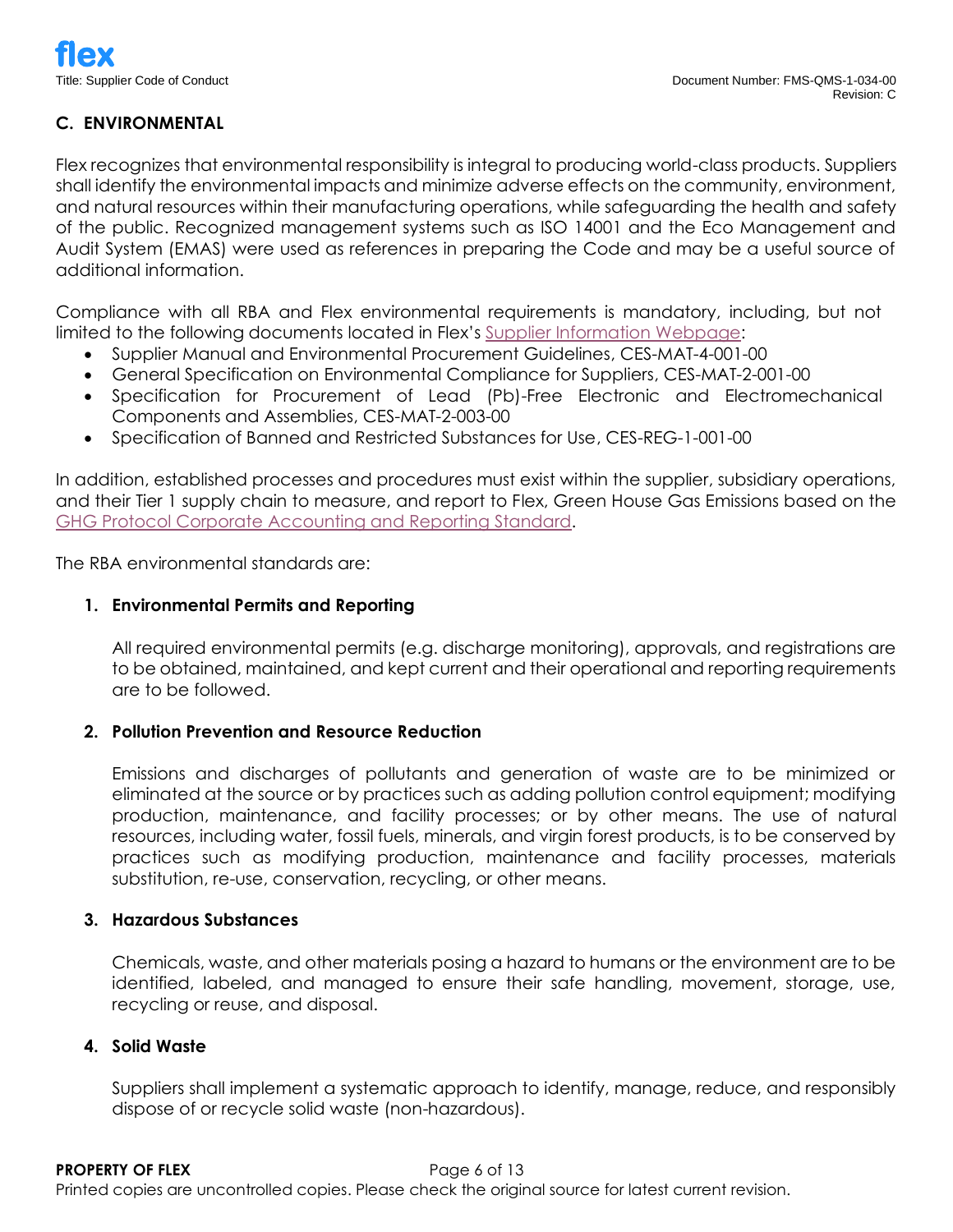# **5. Air Emissions**

Air emissions of volatile organic chemicals, aerosols, corrosives, particulates, ozone depleting substances, and combustion byproducts generated from operations are to be characterized, routinely monitored, controlled, and treated as required prior to discharge. Ozone-depleting substances are to be effectively managed in accordance with the Montreal Protocol and applicable regulations. Suppliers shall conduct routine monitoring of the performance of its air emission control systems.

### **6. Materials Restrictions**

Suppliers are to adhere to all applicable laws, regulations, and customer requirements regarding the prohibition or restriction of specific substances in products and manufacturing, including labeling for recycling and disposal.

#### **7. Water Management**

Suppliers shall implement a water management program that documents, characterizes, and monitors water sources, use and discharge; seeks opportunities to conserve water; and controls channels of contamination. All wastewater is to be characterized, monitored, controlled, and treated as required prior to discharge or disposal. Suppliers shall conduct routine monitoring of the performance of its wastewater treatment and containment systems to ensure optimal performance and regulatory compliance.

#### **8. Energy Consumption and Greenhouse Gas Emissions**

Suppliers are to establish a corporate-wide greenhouse gas reduction goal. Energy consumption and all relevant Scopes 1 and 2 greenhouse gas emissions are to be tracked, documented, and publicly reported against the greenhouse gas reduction goal. Suppliers are to look for methods to improve energy efficiency and to minimize their energy consumption and greenhouse gas emissions.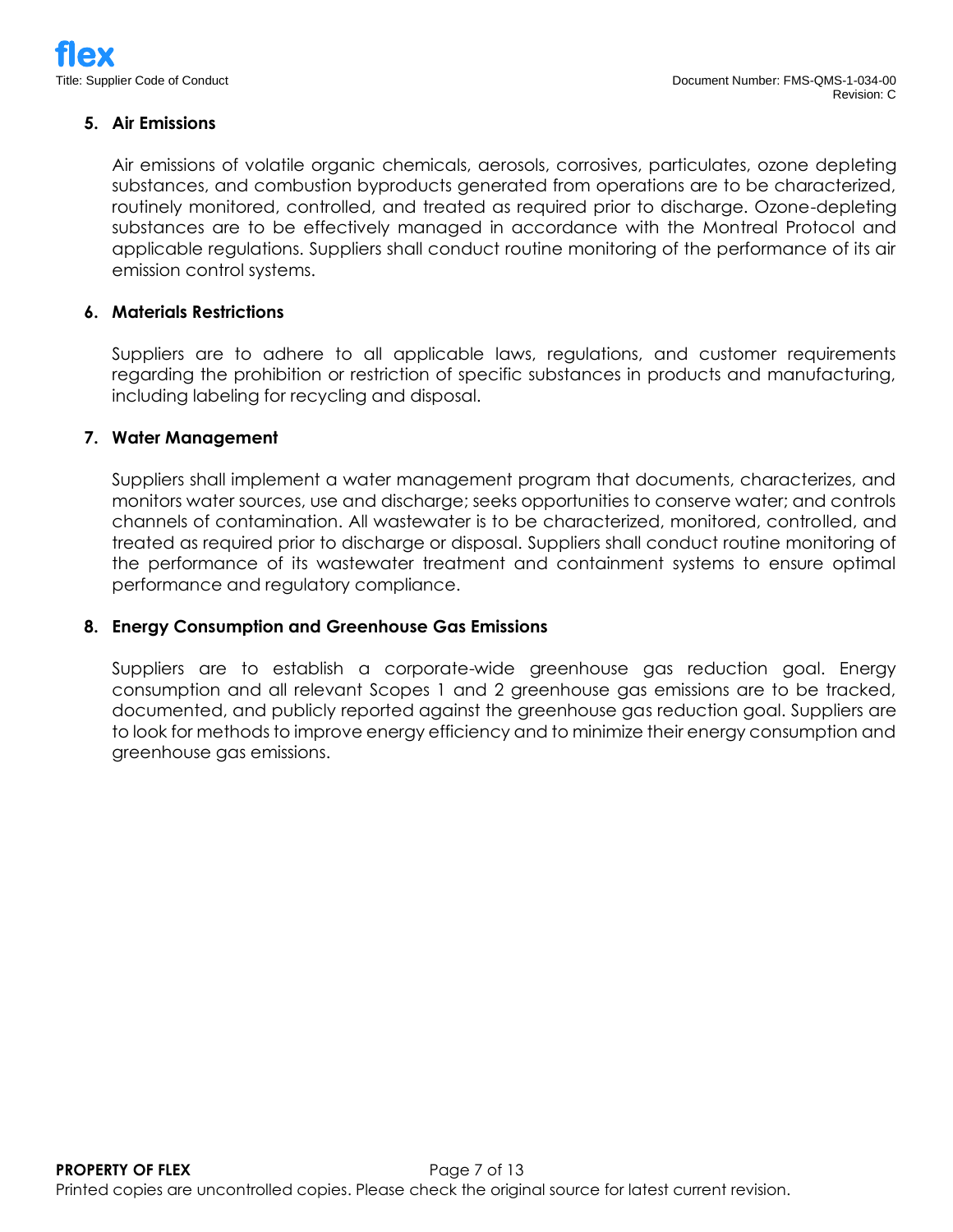# **D. ETHICS**

To meet social responsibilities and to achieve success in the marketplace, Suppliers and their agents are to conform with the **Flex Supplier Practices Guidelines**, this Code, and to uphold the highest standards of ethics including the items listed below, as well as th[e Flex Ethics & Governance](https://www.flex.com/about/ethics-governance) standards:

#### **1. Business Integrity**

The highest standards of integrity are to be upheld in all business interactions. Suppliers shall have a zero-tolerance policy to prohibit any and all forms of bribery, corruption, extortion and embezzlement.

#### **2. No Improper Advantage**

Bribes or other means of obtaining undue or improper advantage are not to be promised, offered, authorized, given, or accepted. This prohibition covers promising, offering, authorizing, giving or accepting anything of value, either directly or indirectly through a third party, in order to obtain or retain business, direct business to any person, or otherwise gain an improper advantage. Monitoring, record keeping, and enforcement procedures shall be implemented to ensure compliance with anti-corruption laws.

#### **3. Disclosure of Information**

All business dealings should be transparently performed and accurately reflected on the Participant's business books and records. Information regarding participant's labor, health and safety, environmental practices, business activities, structure, financial situation, and performance is to be disclosed in accordance with applicable regulations and prevailing industry practices. Falsification of records or misrepresentation of conditions or practices in the supply chain are unacceptable.

#### **4. Intellectual Property**

Intellectual property rights are to be respected, transfer of technology and know-how is to be done in a manner that protects intellectual property rights, and customer and supplier information is to be safeguarded.

#### **5. Fair Business, Advertising and Competition**

Standards of fair business, advertising and competition are to be upheld.

#### **6. Protection of Identity and Non-Retaliation**

Programs that ensure the confidentiality, anonymity and protection of supplier and employee whistleblowers<sup>1</sup> are to be maintained, unless prohibited by law. Suppliers should have a

<sup>&</sup>lt;sup>1</sup> Whistleblower definition: Any person who makes a disclosure about improper conduct by an employee or officer of a company, or by a public official or official body.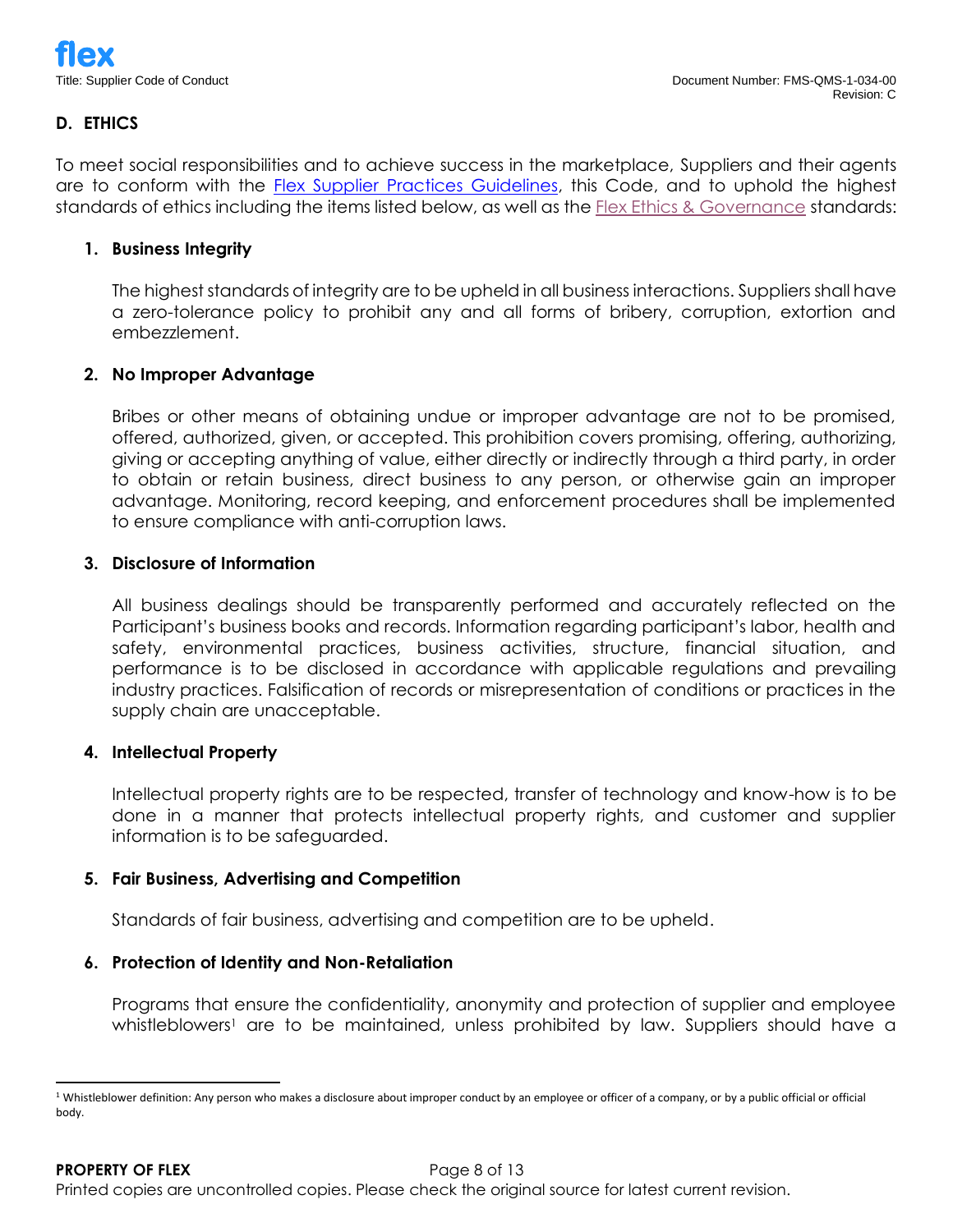communicated process for their personnel to be able to raise any concerns without fear of retaliation.

### **7. Responsible Sourcing of Minerals**

Suppliers and their agents shall comply with Flex's Conflict Minerals Policy, CSE-CPL-1-003-00, located in Flex's [Supplier Quality Webpage,](https://flex.com/supplier-information/supplier-quality) and shall adopt a policy and exercise due diligence on the source and chain of custody of the tantalum, tin, tungsten, and gold in the products they manufacture to reasonably assure that they are sourced in a way consistent with the Organisation for Economic Co-operation and Development (OECD) Guidance for Responsible Supply Chains of Minerals from Conflict Affected and High-Risk Areas or an equivalent and recognized due diligence framework.

Suppliers and their agents shall make their due diligence measures available to Flex upon request.

#### **8. Privacy**

Suppliers are to commit to protecting the reasonable privacy expectations of personal information of everyone they do business with, including suppliers, customers, consumers, and employees. Suppliers are to comply with privacy and information security laws and regulatory requirements when personal information is collected, stored, processed, transmitted, and shared.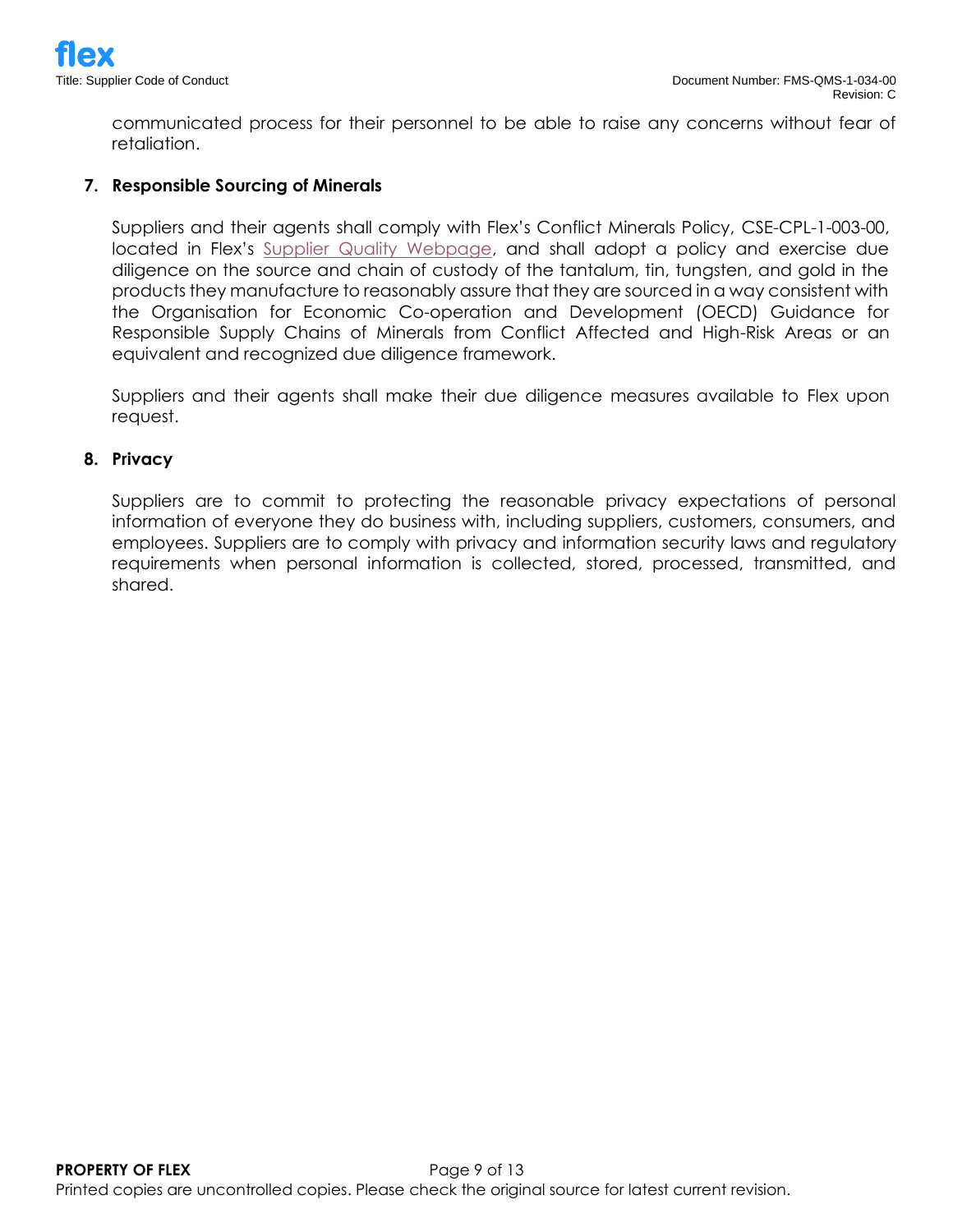### **E. MANAGEMENT SYSTEMS**

Suppliers and their agents shall adopt or establish a management system with a scope that is related to the content of this Code. The management system shall be designed to ensure: (a) compliance with applicable laws, regulations and customer requirements related to the participant's operations and products; (b) conformance with this Code; and (c) identification and mitigation of operational risks related to this Code. It should also facilitate continual improvement.

The management system should contain the following elements:

### **1. Company Commitment**

Corporate social and environmental responsibility policy statements affirming Participant's commitment to compliance and continual improvement, endorsed by executive management, and posted in the facility in the local language.

### **2. Management Accountability and Responsibility**

Supplier clearly identifies senior executive and company representative(s) responsible for ensuring implementation of the management systems and associated programs. Senior management reviews the status of the management systems on a regular basis.

### **3. Legal and Customer Requirements**

A process to identify, monitor and understand applicable laws, regulations, and customer requirements, including the requirements of this Code.

### **4. Risk Assessment and Risk Management**

A process to identify the legal compliance, environmental, health and safety<sup>2</sup> and labor practice and ethics risks associated with operations. Determination of the relative significance for each risk and implementation of appropriate procedural and physical controls to control the identified risks and ensure regulatory compliance.

### **5. Improvement Objectives**

Written performance objectives, targets and implementation plans to improve the Participant's social, environmental, and health and safety performance, including a periodic assessment of Participant's performance in achieving those objectives.

### **6. Training**

Programs for training managers and workers to implement Supplier's policies, procedures and improvement objectives and to meet applicable legal and regulatory requirements.

<sup>&</sup>lt;sup>2</sup> Areas to be included in a risk assessment for environmental health and safety are production areas, warehouse and storage facilities, plant/facilities support equipment, laboratories and test areas, sanitation facilities (bathrooms), kitchen/cafeteria and worker housing/dormitories.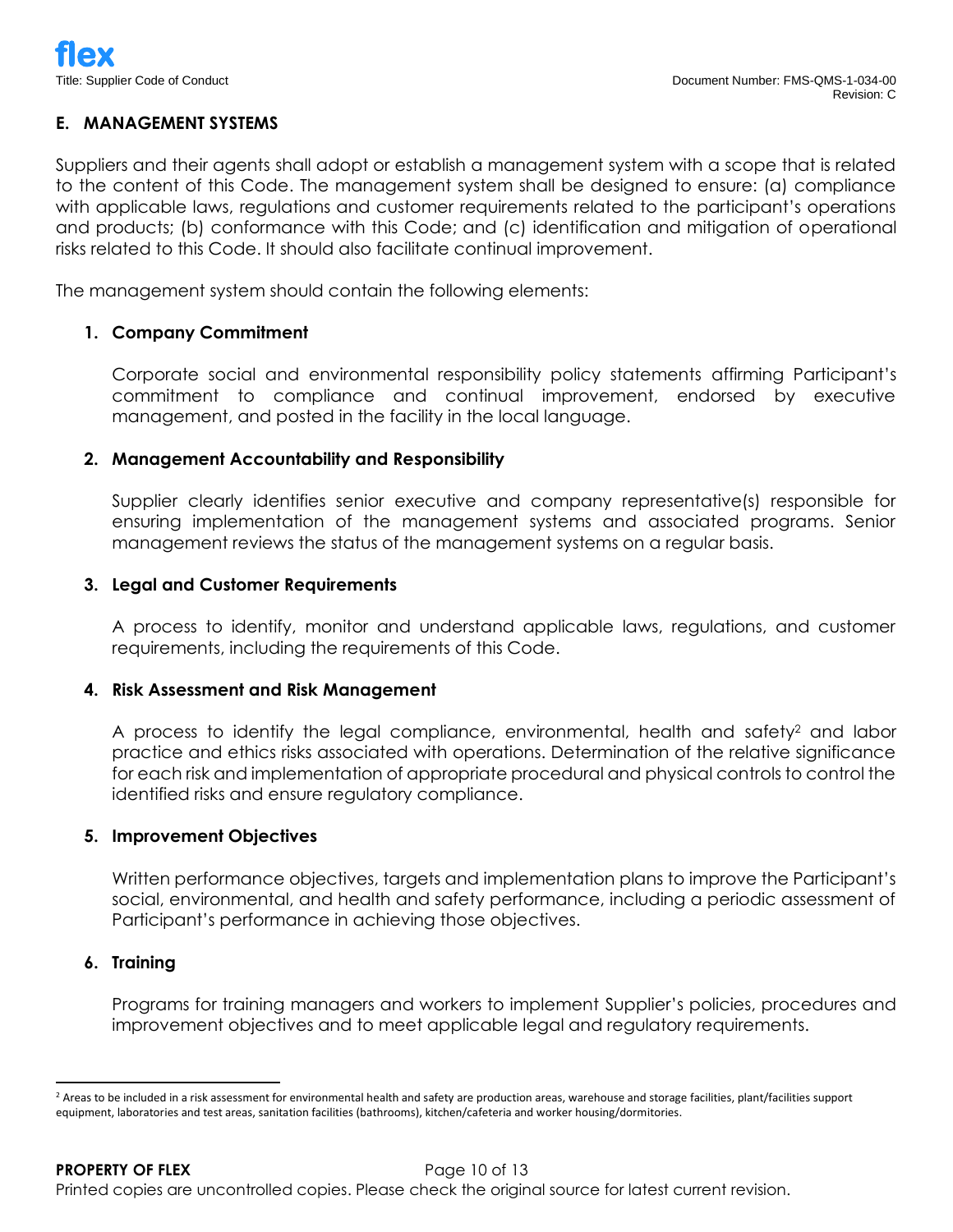### **7. Communication**

A process for communicating clear and accurate information about Supplier's policies, practices, expectations and performance to workers, suppliers and customers.

#### **8. Worker Feedback, Participation and Grievance**

Ongoing processes, including an effective grievance mechanism, to assess employees' understanding of and obtain feedback on or violations against practices and conditions covered by this Code and to foster continuous improvement. Employees must be given a safe environment to provide grievance and feedback without fear of reprisal or retaliation.

#### **9. Audits and Assessments**

Periodic self-evaluations to ensure conformity to legal and regulatory requirements, the content of the Code and customer contractual requirements related to social and environmental responsibility.

#### **10. Corrective Action Process**

A process for timely correction of deficiencies identified by internal or external assessments, inspections, investigations and reviews.

#### **11. Documentation and Records**

Creation and maintenance of documents and records to ensure regulatory compliance and conformity to company requirements along with appropriate confidentiality to protect privacy.

#### **12. Supplier Responsibility**

A process to communicate Code requirements to suppliers and to monitor supplier compliance to the Code.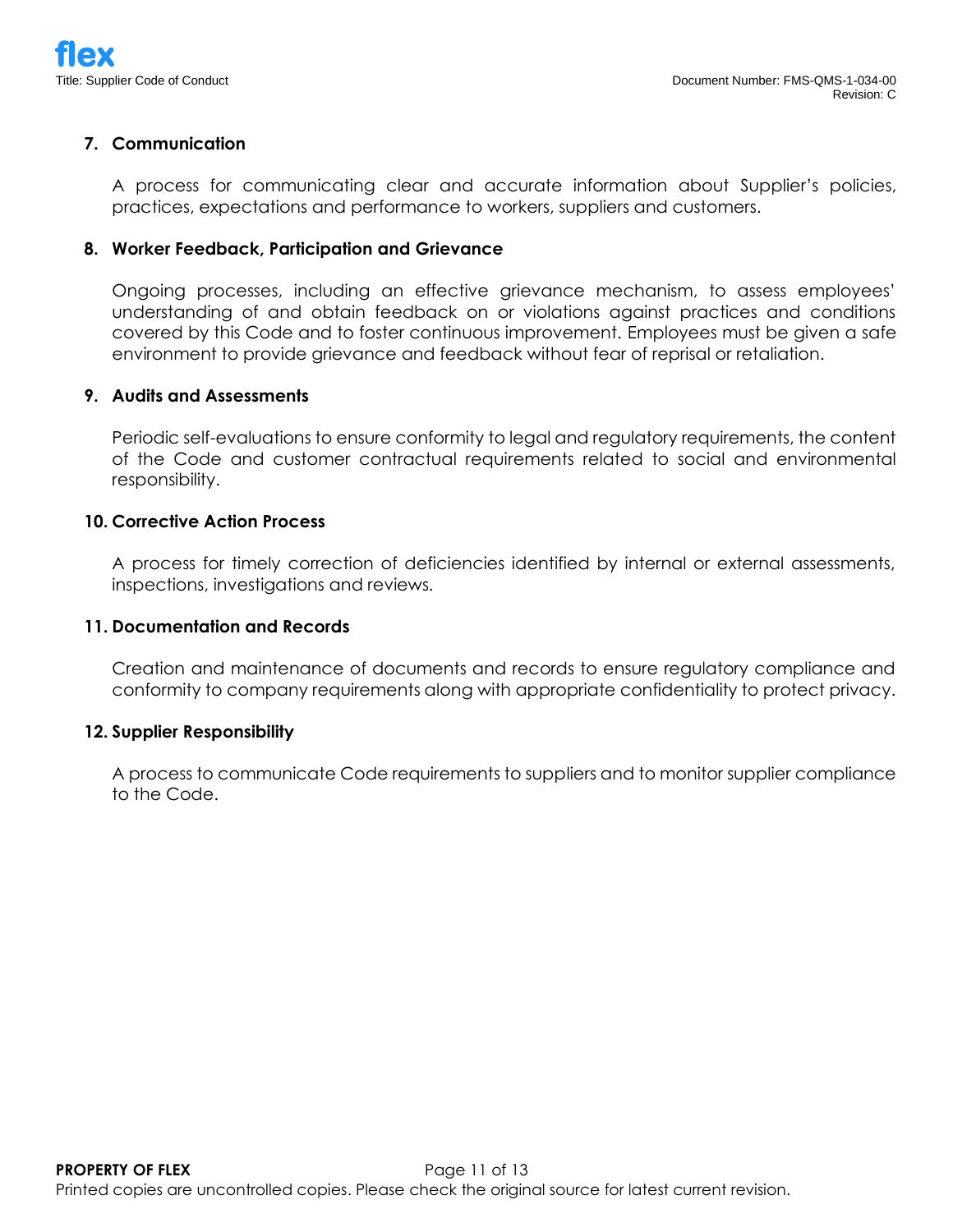# **REFERENCES**

The following standards were used in preparing this Code and may be a useful source of additional information. The following standards may or may not be endorsed by Flex.

- Dodd-Frank Wall Street Reform and Consumer Protection Act <http://www.sec.gov/about/laws/wallstreetreform-cpa.pdf>
- Eco Management & Audit System [http://ec.europa.eu/environment/emas/index\\_en.htm](http://ec.europa.eu/environment/emas/index_en.htm)
- Ethical Trading Initiative [www.ethicaltrade.org/](http://www.ethicaltrade.org/)
- ILO Code of Practice in Safety and Health [www.ilo.org/public/english/protection/safework/cops/english/download/e000013.pdf](http://www.ilo.org/public/english/protection/safework/cops/english/download/e000013.pdf)
- ILO International Labor Standards [www.ilo.org/public/english/standards/norm/whatare/fundam/index.htm](http://www.ilo.org/public/english/standards/norm/whatare/fundam/index.htm)
- ISO 14001 [www.iso.org](http://www.iso.org/)
- National Fire Protection Association <https://www.nfpa.org/>
- OECD Due Diligence Guidance for Responsible Supply Chains of Minerals from Conflict-Affected and High-Risk Areas <http://www.oecd.org/corporate/mne/mining.htm>
- OECD Guidelines for Multinational Enterprises <http://www.oecd.org/investment/mne/1903291.pdf>
- OHSAS 18001 <http://www.bsigroup.com/en-GB/ohsas-18001-occupational-health-and-safety/>
- Universal Declaration of Human Rights <https://www.un.org/en/universal-declaration-human-rights/>
- United Nations Convention Against Corruption <https://www.unodc.org/unodc/en/treaties/CAC/>
- United Nations Convention on the Rights of the Child <https://www.ohchr.org/en/professionalinterest/pages/crc.aspx>
- United Nations Convention on the Elimination of All Forms of Discrimination Against Women <https://www.ohchr.org/EN/ProfessionalInterest/Pages/CEDAW.aspx>